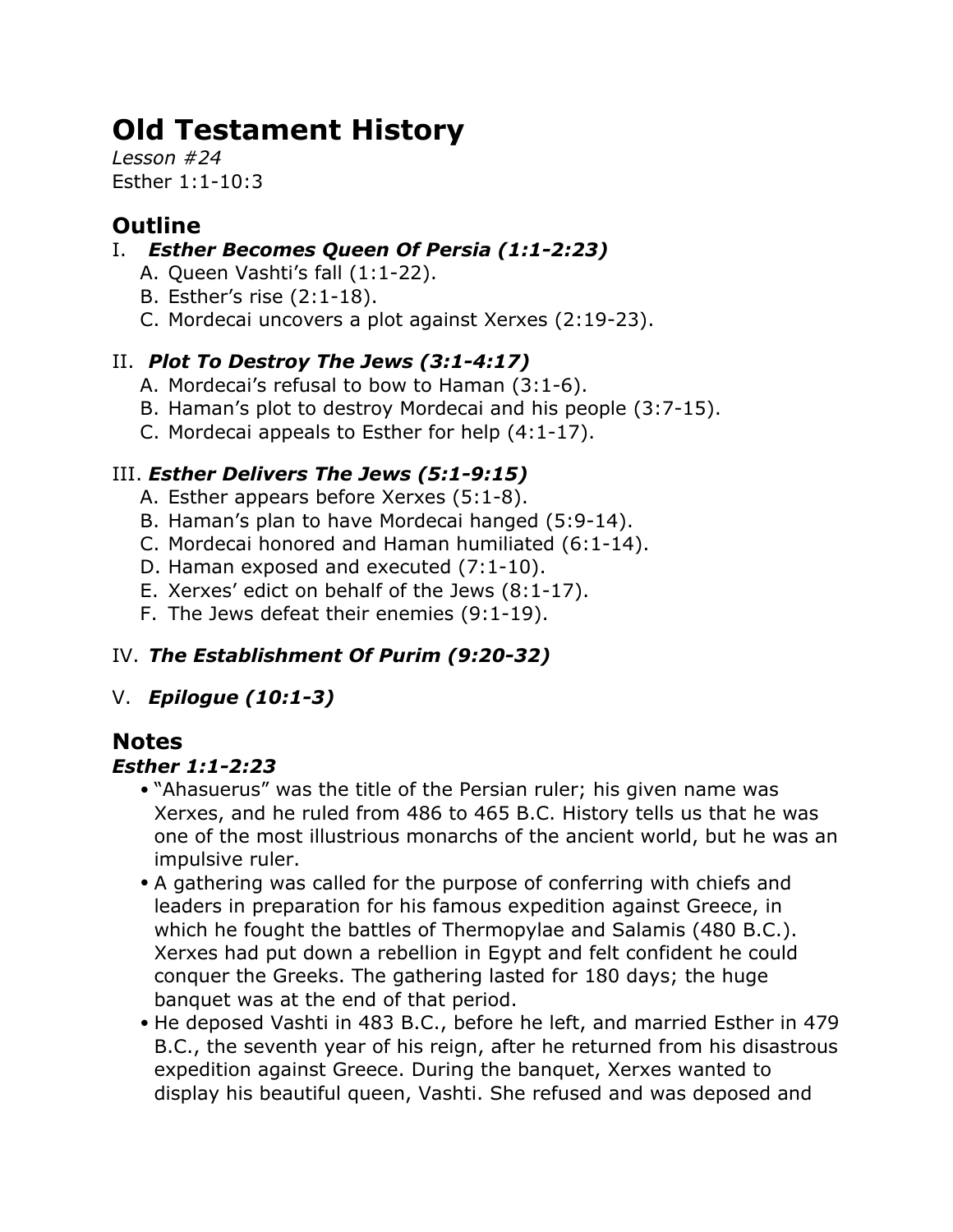made a public example to the entire nation. Though the motive for her refusal is not stated, she probably did not want to degrade herself before the king's drunken guests.

- Shushan, or Susa, 200 miles east of Babylon, was the winter residence of Persian kings. The site was identified by W. K. Loftus in 1852, who found an inscription of Artaxerxes II (404-359 B.C.): "My ancestor Darius built this palace in former times. In the reign of my grandfather [Artaxerxes I] it was burned. I have restored it." This palace was the residence of Darius, who authorized the rebuilding of the temple; of Xerxes, Esther's husband; and, of Artaxerxes I, who authorized Nehemiah to rebuild Jerusalem. Susa was the place where Daniel received one of his visions (Daniel 8:2). The remains of Susa are scattered over 100 acres, and the site, beginning in 1851, has been excavated for more than 100 years. The royal palace itself was almost 2 1/2 acres in size, with a whole series of courtyards, audience hall, residences, and auxiliary rooms.
- Esther and Mordecai were cousins; Mordecai had raised her like his own daughter. Mordecai's name is the Hebraized form of the Babylonian god Marduk. Idolatrous names for devout Jews grew out of a practice during the Diaspora of giving both a Babylonian and a Hebrew name to the same person. Esther's Jewish name was "Hadassah," and she was a great woman of beauty and character (cf. 1 Peter 3:3-4). Mordecai encouraged Esther to "enter the contest" but to hide the fact that she was a Jewess. Esther dutifully obeyed him.
- Esther was later chosen, which introduces us to evidences of God's providence in the book (even though He is never mentioned by name): (1) Esther being chosen queen over the other candidates (2:15-18); (2) Mordecai discovering the plot to kill the king (2:21-23); (3) the casting of lots for the day to destroy the Jews resulting in a date late in the year, giving Mordecai and Esther time to act (3:7-15); (4) the kings' welcome to Esther after ignoring her for a month (5:2); (5) the king's patience with Esther in permitting her to hold a banquet (5:8); (6) the king's insomnia that brought to light Mordecai's deed of kindness  $(6:1-3)$ ; (7) the king's apparent lapse of memory in  $6:10-14$ , that led him to honor one of the Jews he had agreed to slay; and, (8) the king's concern for Esther's welfare, when he had a harem to choose from  $(7:5-6)$ .
- During the time he was sitting at the king's gate, Mordecai either overheard or was informed about a plot to kill Xerxes by two of the king's officers, Bigthana and Teresh (cf. 6:2). They were eunuchs, guards of the door -- i.e., men who protected the king's private apartment -- who had become angry with Xerxes. Mordecai got word to Esther about the plot; she relayed the information to the king, giving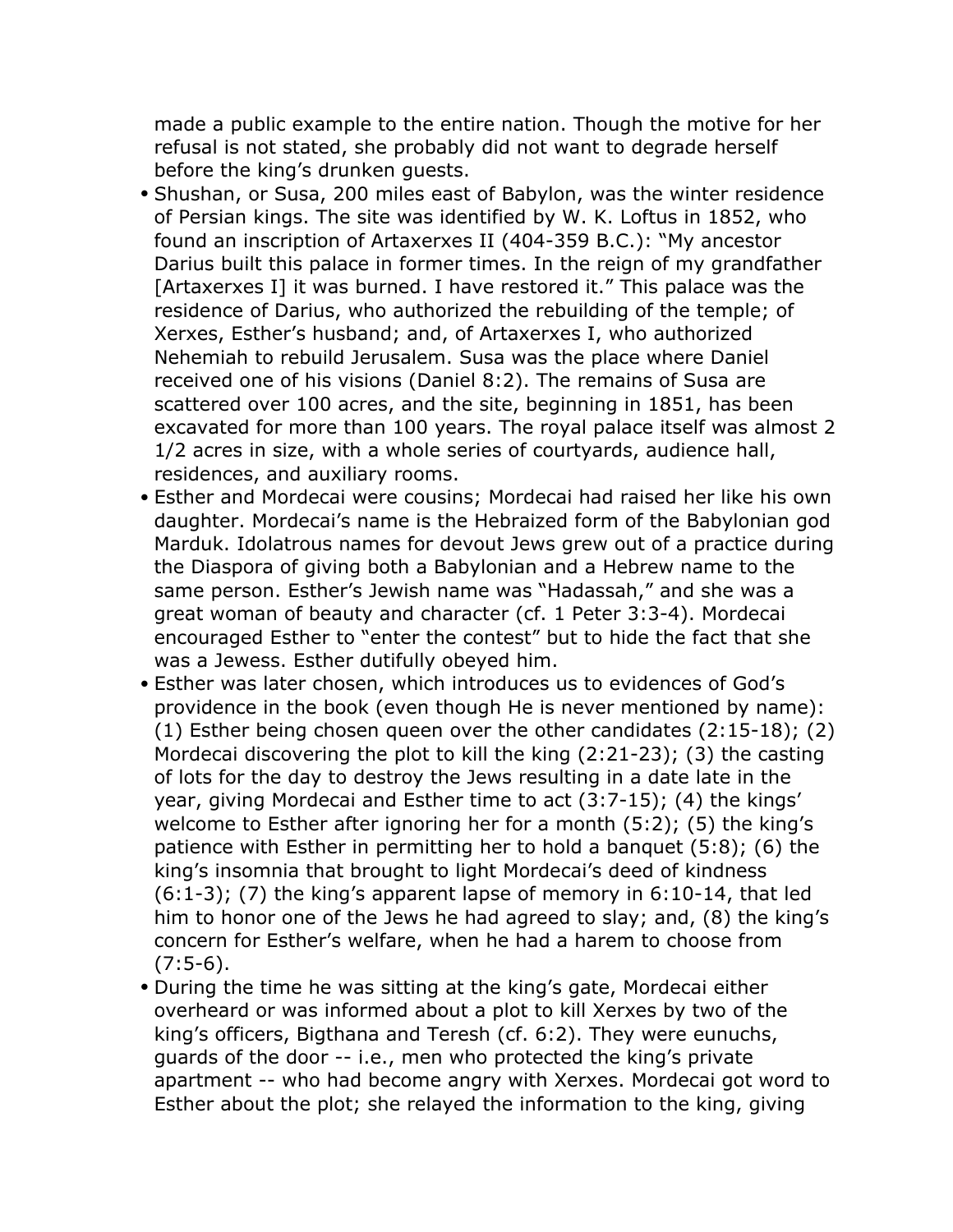credit to Mordecai, without mentioning their relationship. Plots against Persian monarchs were not uncommon. Xerxes was in fact assassinated in his bedroom in a similar situation in 465 B.C. in a conspiracy led by his chiliarch, Artabanus.

#### *Esther 3:1-4:17*

- Haman's promotion went to his head and turned him into a murderer. Haman was a descendant of the Amalekites, the enemies of the Jews (Deuteronomy 25:17-19; Exodus 17:8-16; 1 Samuel 15:1-3). Mordecai would not bow down to Haman, and this made the ruler angry enough to want to kill all the Jews. The decree to kill all the Jews occurred in the king's 12th year, after Esther had been queen for five years. Xerxes was assassinated in 465 B.C.
- Haman and his fortune-tellers cast "lots" (*pur* in Hebrew) to find what day would be set aside for the execution, and it fell almost a year later. To obtain the king's permission to destroy the Jews, Haman appealed to the monarch's greed, offering to put 10,000 talents of silver of his own private fortune into the royal treasury to pay the men who would carry out the decree. The value of the silver was a fabulous sum, estimated to weigh approximately 375 tons. Haman wasted no time, and during that very month he had the decrees written and sent out, ordering the Persians to destroy, kill, and plunder all the Jews in the vast reaches of the kingdom.
- Mordecai sent Esther a copy of the decree so she would realize how desperate the situation really was. Mordecai told Esther that she would not escape Haman's edict against the Jews because she was in the king's house. If she remained silent, deliverance of the Jews would come from another source; but because of her cowardice, she and her father's family would perish. Not even royal status could protect her from the king's edict. Then Mordecai asked the question that has become the classic support of the doctrine of providence as a key to the understanding of the book of Esther. No matter what, Mordecai knew God's covenant with Abraham. He knew that God would never allow the nation to perish.
- A person named Marduka, whose name was found on a cuneiform tablet from Borsippa in southern Iraq, was evidently a minister at the Persian court in Susa and may actually have been the biblical Mordecai.

#### *Esther 5:1-9:15*

• Oriental rulers were almost like gods to their people, and their commands, right or wrong, were obeyed. Esther was taking her life in her hands, but she had already put her life into God's hands. Esther invited Xerxes and Haman to a banquet that day. After Xerxes asked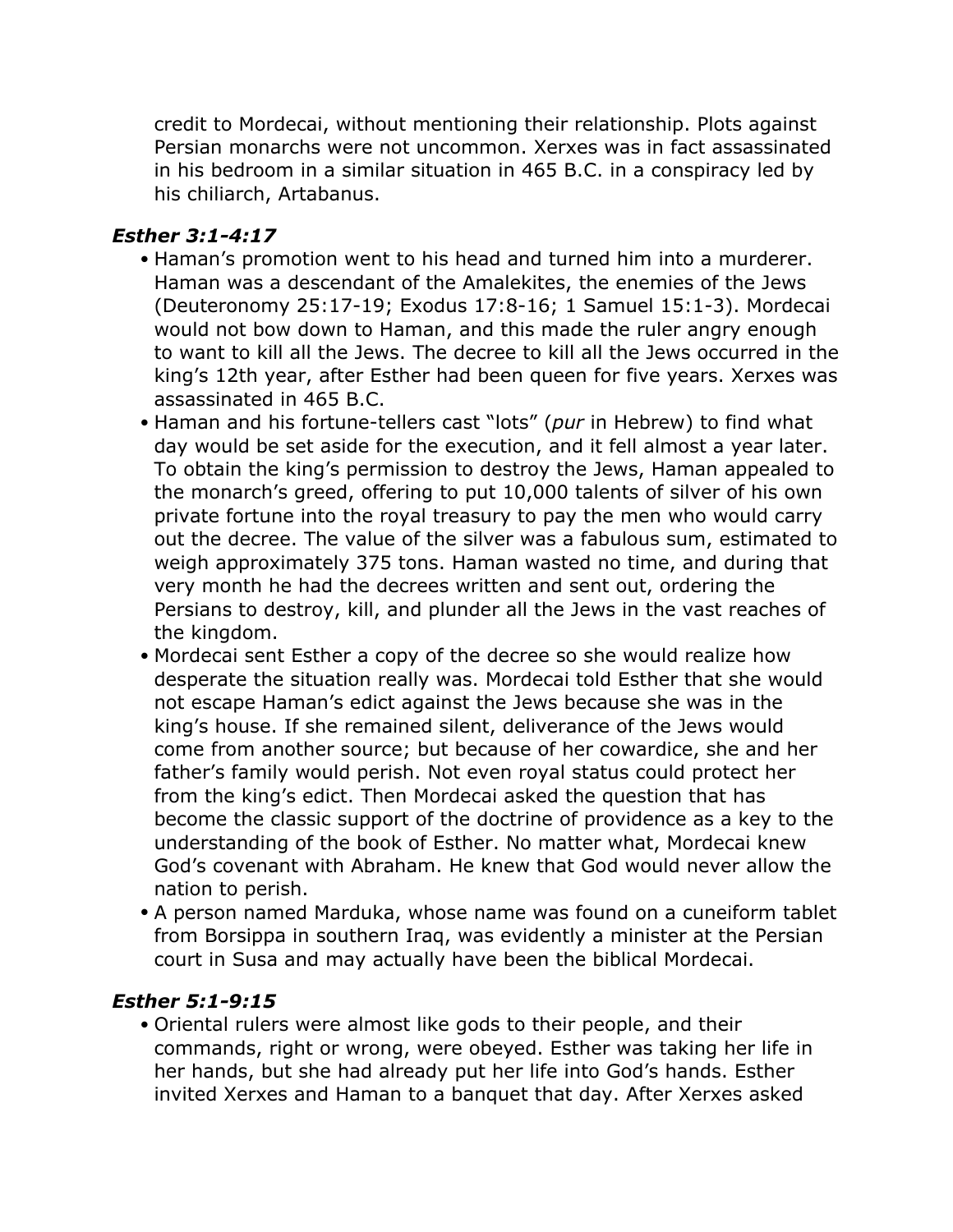Esther about what was on her heart, she delayed telling him. Haman went home elated, puffed up with pride that he should enjoy such an exclusive banquet with royalty.

- But his peace and security would not last long. He saw Mordecai at the gate, and he refused to bow down to him. Haman invented a charge against Mordecai and wanted to have him executed. Haman's wealth and honors could not satisfy him when he thought of one Jew who failed to show him the proper respect he felt he deserved! He had a 75-foot gallows erected, intending to have Mordecai hanged from it.
- In the course of reading the annals because of a night of sleeplessness, the record of Mordecai's exposure of the plot of Bigthana and Teresh against the king was found. On inquiring what "honor and recognition" had been bestowed on Mordecai, the king was told that nothing had been done to honor him. The oversight must have disturbed Xerxes, as it was a reflection on him for not rewarding one of his benefactors. Haman, thinking the king meant him, suggested that the one to be honored be given a royal robe that had been worn by the king, along with a horse the king had ridden, and that had a royal crest be placed on its head (cf. Psalm 37:1-15). Haman must have been ecstatic in anticipation of the high honor he thought was about to be accorded him before all the people of Susa.
- The next day, Esther plead for the salvation of her people, thereby revealing to all her true identity as a Jew. Xerxes was enraged at the actions of Haman, and he commanded him to be executed and this was done on the very gallows Haman had prepared for Mordecai (Proverbs 11:8; 16:14). The servants were only too glad to obey, for Haman had made many enemies during his proud, selfish lifetime.
- Although matters seem to have settled, there was still a problem: the king could not cancel his decree and the Jews would be robbed and killed in nine months. Esther once again begged the king to act for the salvation of the people. He reminded them that he could not write the new decree himself, as no prior document written in his name and sealed with his ring could be "revoked," even by the king himself. It could only be neutralized by another decree. The new decree permitted the Jews to protect themselves and to destroy anyone in the kingdom who was an enemy of the Jews. The king did not cancel the old law; he merely gave a new law that superseded it.
- The scribes hurried and wrote the messages, and the official ambassadors hastened to get the message to every corner of the kingdom (Proverbs 24:11-12). The Jews knew that the Persians would not dare to fight them and incur the wrath of the king. In fact, many of the Persians called themselves Jews to escape punishment. When the time arrived, the Jews were ready for victory; they had the edict of the